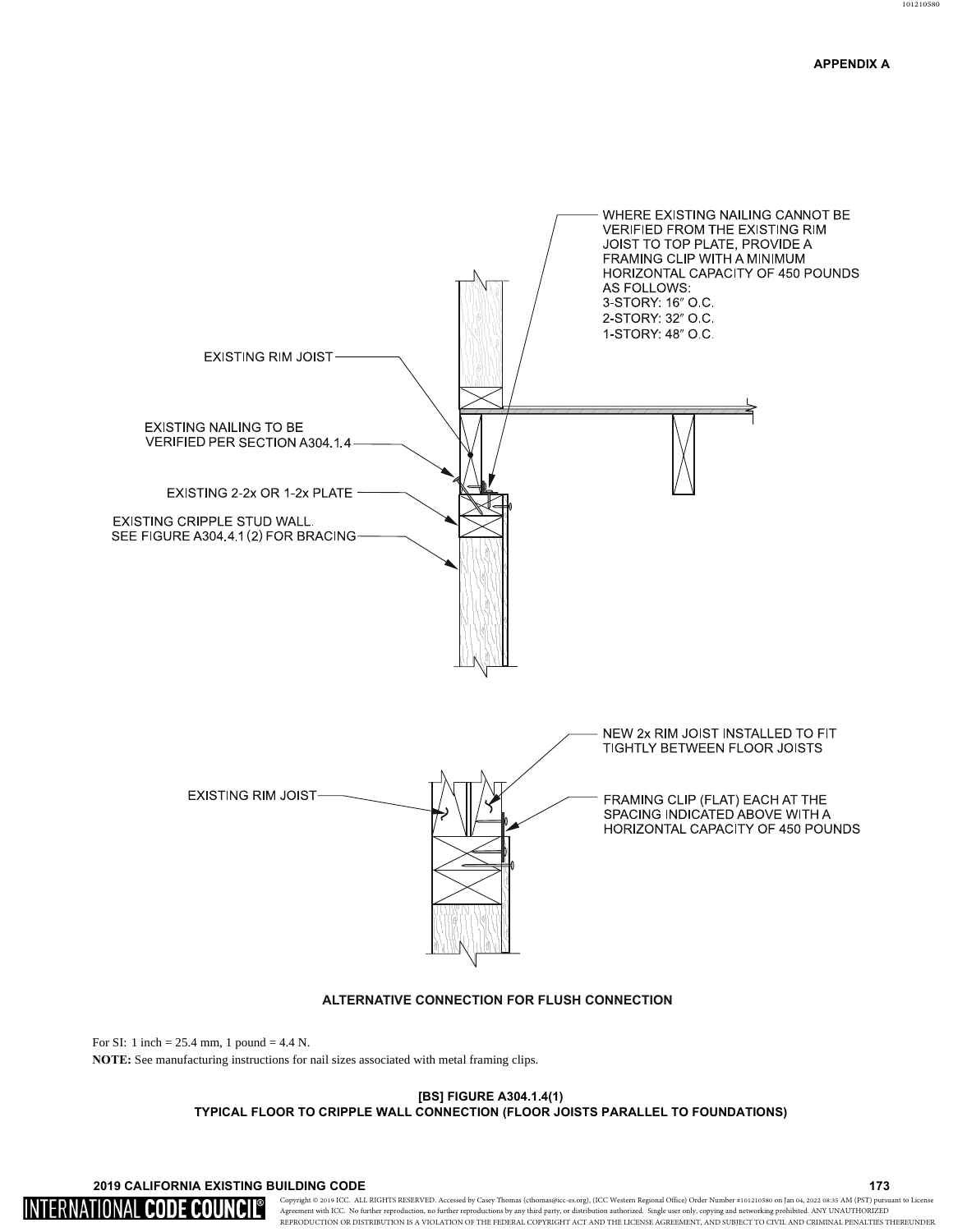

**FLOOR JOISTS PARALLEL TO FOUNDATIONS**

For SI: 1 inch = 25.4 mm. **NOTES:** 

1. See Section A304.3 for sill plate anchorage.

2. See manufacturing instructions for nail sizes associated with metal framing clips.

#### **[BS] FIGURE A304.1.4(2) TYPICAL FLOOR TO MUDSILL CONNECTIONS**

# 174 INTERNATIONAL CODE COUNCI

#### **2019 CALIFORNIA EXISTING BUILDING CODE**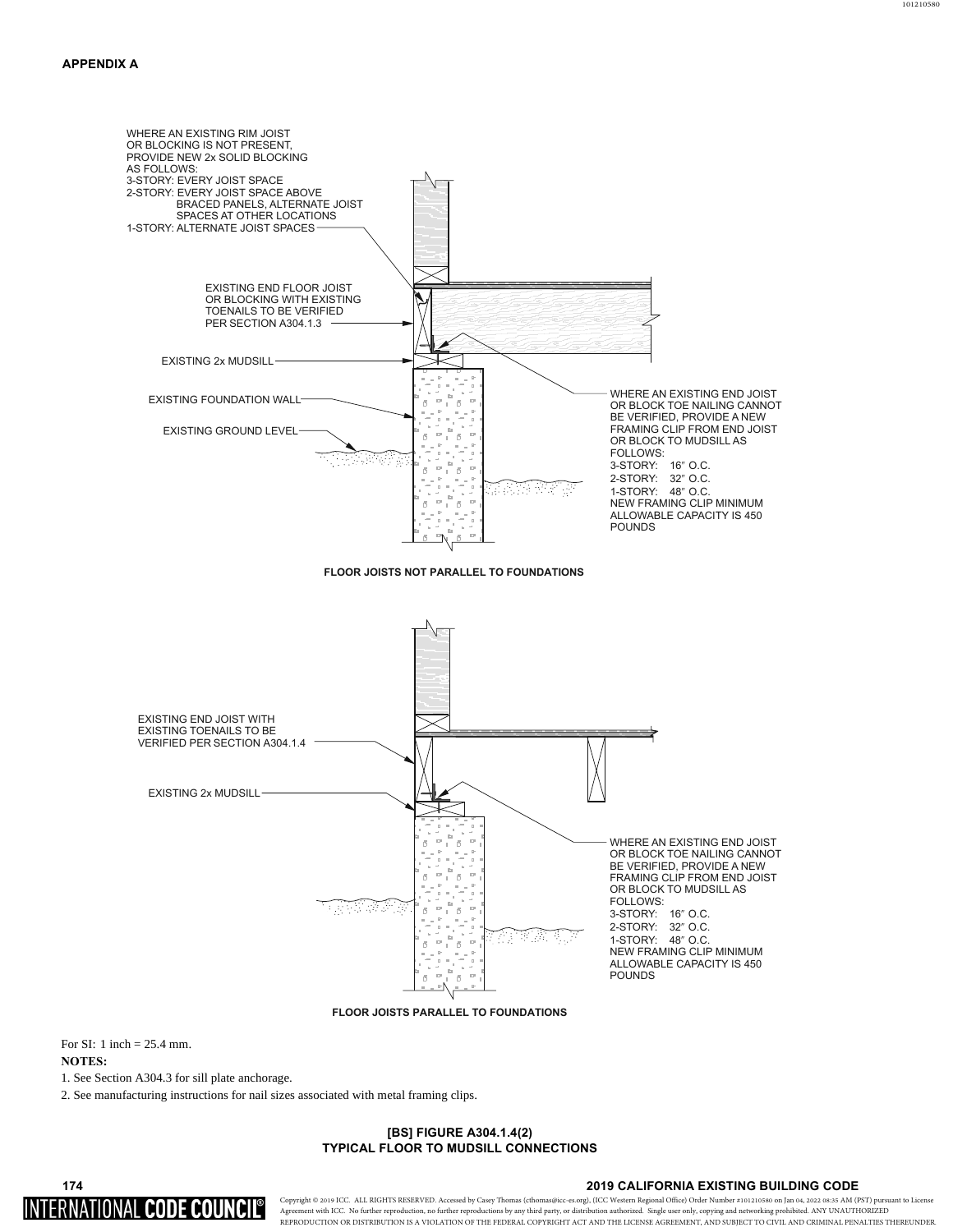# **APPENDIX A**



For SI: 1 inch =  $25.4$  mm, 1 pound =  $4.4$  N. **NOTE:** See Section A304.4 for cripple wall bracing.

### **[BS] FIGURE A304.1.4(3) ALTERNATIVE FLOOR FRAMING TO CRIPPLE WALL CONNECTION**

**A 2019 CALIFORNIA EXISTING BUILDING CODE A 2019 CALIFORNIA EXISTING BUILDING CODE** 

INTERNATIONAL CODE COUNCIL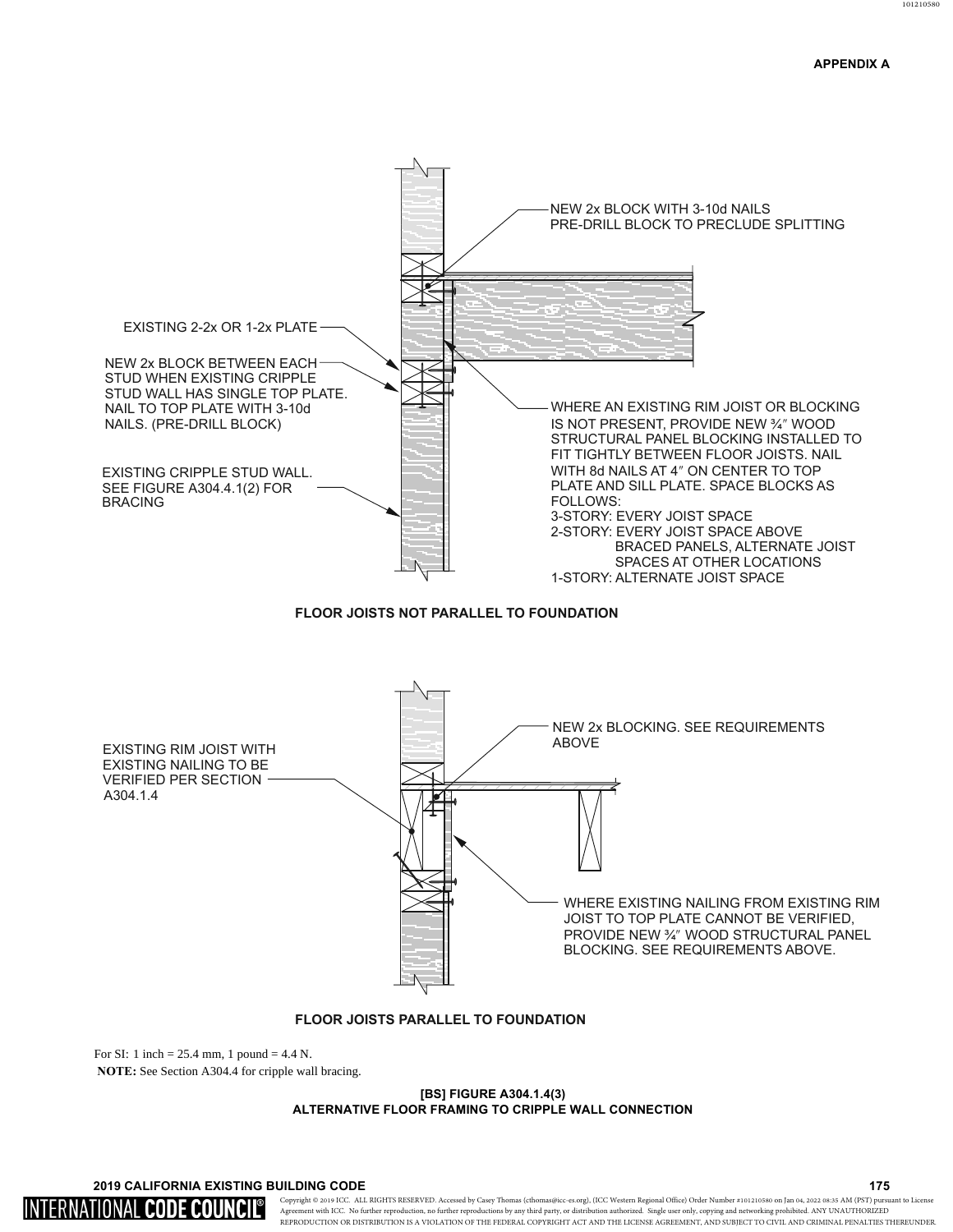| <b>NUMBER OF</b><br><b>STORIES</b> | W         |          | $\mathsf{D}^{a, b, c}$ |           | н                | <b>VERTICAL REINFORCING</b>     |                                       |
|------------------------------------|-----------|----------|------------------------|-----------|------------------|---------------------------------|---------------------------------------|
|                                    |           |          |                        |           |                  | Single-pour wall and<br>footing | Footing placed separate<br>from wall  |
|                                    | 12 inches | 6 inches | 12 inches              | 6 inches  | $\leq$ 24 inches | #4 $@$ 48 inches<br>on center   | $#4 \; \omega$ 32 inches<br>on center |
| 2                                  | 15 inches | 7 inches | 18 inches              | 8 inches  | $>$ 36 inches    | #4 $@$ 48 inches<br>on center   | $#4 \; \omega$ 32 inches<br>on center |
| 3                                  | 18 inches | 8 inches | 24 inches              | 10 inches | $>$ 36 inches    | #4 $@$ 48 inches<br>on center   | $#4 \ @$ 18 inches<br>on center       |

**0,1,080)281'\$7,21',0(16,216 0,1,080)281'\$7,215(,1)25&,1\***

a. Where frost conditions occur, the minimum depth shall extend below the frost line.

b. The ground surface along the interior side of the foundation may be excavated to the elevation of the top of the footing.

c. Where the soil is designated as expansive, the foundation depth and reinforcement shall be approved by the code official.



For SI: 1 inch = 25.4 mm, 1 foot = 304.8 mm.

**[BS] FIGURE A304.2.3(1) NEW REINFORCED CONCRETE FOUNDATION SYSTEM** 

# 176 INTERNATIONAL CODE COUN

#### **2019 CALIFORNIA EXISTING BUILDING CODE**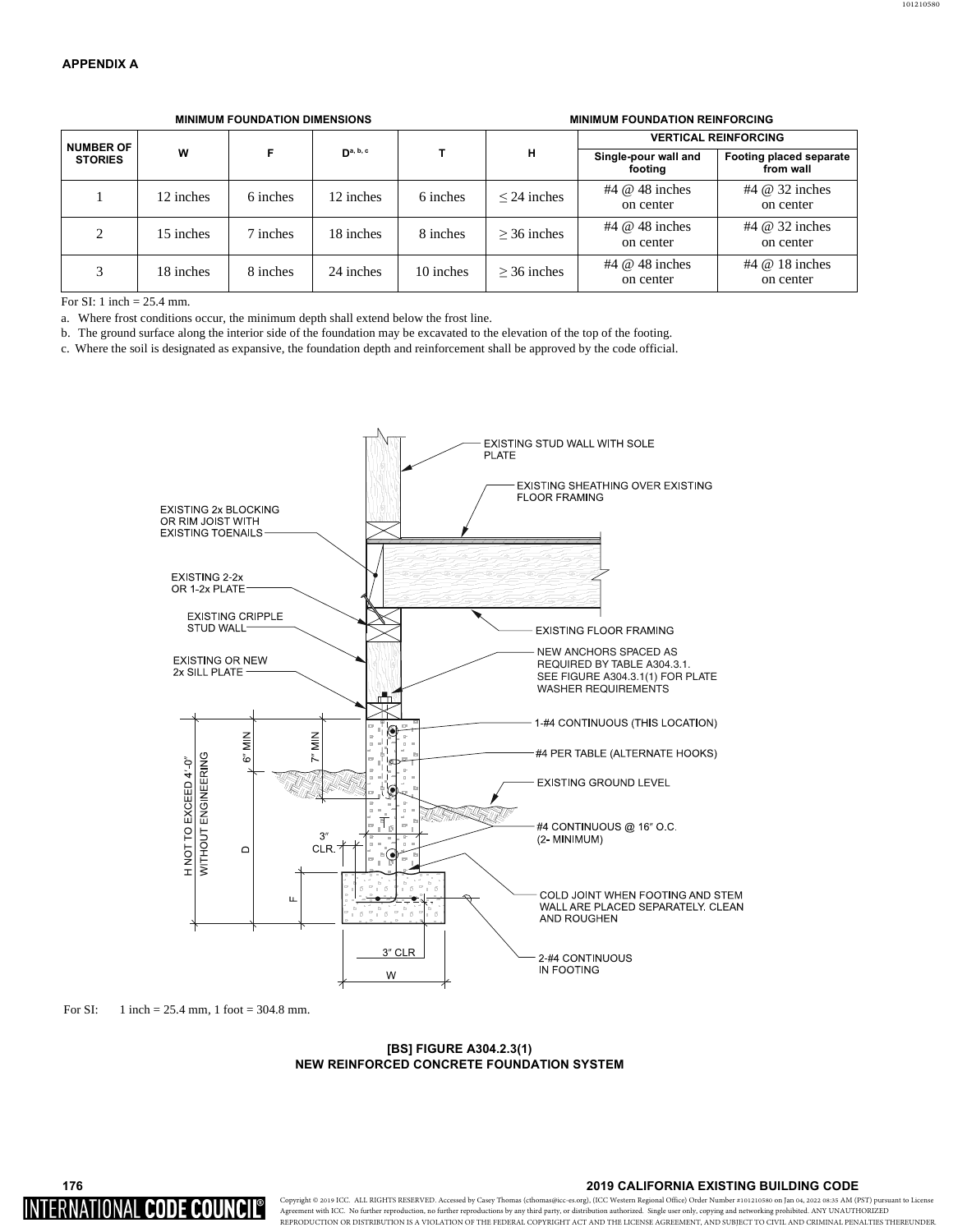| <b>NUMBER OF</b><br><b>STORIES</b> | W         |          | $\mathbf{D}^{\mathbf{a},\mathbf{b},\mathbf{c}}$ |           | н                | <b>VERTICAL</b><br><b>REINFORCING</b> | <b>HORIZONTAL</b><br><b>REINFORCING</b> |
|------------------------------------|-----------|----------|-------------------------------------------------|-----------|------------------|---------------------------------------|-----------------------------------------|
|                                    | 12 inches | 6 inches | 12 inches                                       | 6 inches  | $\leq$ 24 inches | #4 $@$ 24 inches<br>on center         | #4 continuous at top<br>of stem wall    |
| 2                                  | 15 inches | 7 inches | 18 inches                                       | 8 inches  | $\geq$ 24 inches | #4 $@$ 24 inches<br>on center         | $#4$ @ 16 inches<br>on center           |
| 3                                  | 18 inches | 8 inches | 24 inches                                       | 10 inches | $\geq$ 36 inches | #4 $@$ 24 inches<br>on center         | $#4$ @ 16 inches<br>on center           |

# **0,100) MINIMUM FOUNDATION DIMENSIONS AND RELATION REINFORCING**

For SI: 1 inch  $= 25.4$  mm.

a. Where frost conditions occur, the minimum depth shall extend below the frost line.

b. The ground surface along the interior side of the foundation may be excavated to the elevation of the top of the footing.

c. Where the soil is designated as expansive, the foundation depth and reinforcement shall be approved by the code official.



For SI: 1 inch = 25.4 mm, 1 foot = 304.8 mm.

## **[BS] FIGURE A304.2.3(2) NEW MASONRY CONCRETE FOUNDATION**

# **A 2019 CALIFORNIA EXISTING BUILDING CODE A 2019 CALIFORNIA EXISTING BUILDING CODE**

INTERNATIONAL **CODE COUNCIL**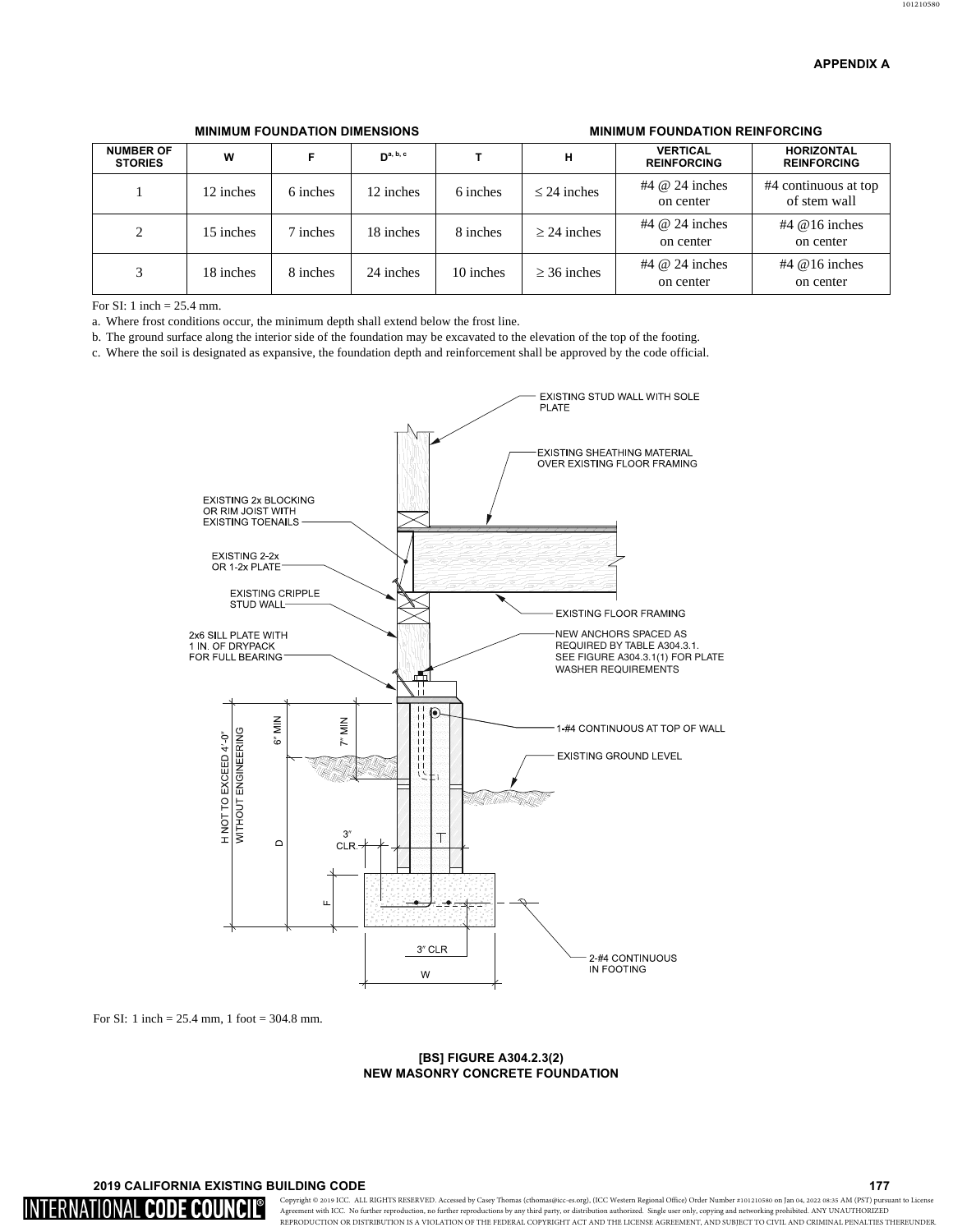# EXISTING STUD WALL WITH SOLE **PLATE** EXISTING SHEATHING MATERIAL OVER EXISTING FLOOR FRAMING **EXISTING 2x BLOCKING** OR RIM JOIST WITH **EXISTING TOENAILS** EXISTING 2-2x OR 1-2x PLATE **EXISTING CRIPPLE** STUD WALL<sup>-</sup> ADHESIVE ANCHOR OR EXPANSION ANCHOR WITH PLATE WASHER & NUT. WITH SIZE & SPACING AS REQUIRED. FILL ANNULAR SPACE IN SILL PLATE WITH ADHESIVE (ADHESIVE ANCHORS ONLY) **EXISTING SILL PLATE** SEE TABLE A304.3.1 FOR QUANTITY **INSTALL NEW ANCHORS** TO CLEAR ANY EXISTING Î  $\frac{Z}{Z}$ **REINFORCING** EXISTING FOUNDATION WALL OR FOOTING  $\ddot{\mathbf{4}}$  $\overline{5}$ **EXISTING GROUND LEVEL** ß 21/2" MIN 币

For SI: 1 inch = 25.4 mm.

INTERNATIONAL CODE COUNCIL

a. Plate washers shall comply with the following:

 $\frac{1}{2}$ -inch anchor or bolt—3 inches × 3 inches × 0.229 inch minimum.

 $^{5}/_8$ -inch anchor or bolt—3 inches  $\times$  3 inches  $\times$  0.229 inch minimum.

A diagonal slot in the plate washer is permitted in accordance with Table A304.3.1, Note b.

b. See Figure A304.4.1(1) or A304.4.1(2) for cripple wall bracing.

# **[BS] FIGURE A304.3.1(1) SILL PLATE ANCHORING TO EXISTING FOUNDATION<sup>a, b</sup>**

## **2019 CALIFORNIA EXISTING BUILDING CODE**

Copyright © 2019 ICC. ALL RIGHTS RESERVED. Accessed by Howard Cook (Howard@bayarearetrofit.com) Order Number #101210580 on Jan 04, 2022 08:35 AM (PST) pursuant to License Agreement with ICC. No further reproduction, no further reproductions by any third party, or distribution authorized. Single user only, copying and networking prohibited. ANY UNAUTHORIZED REPRODUCTION OR DISTRIBUTION IS A VIOLATION OF THE FEDERAL COPYRIGHT ACT AND THE LICENSE AGREEMENT, AND SUBJECT TO CIVIL AND CRIMINAL PENALTIES THEREUNDER.

178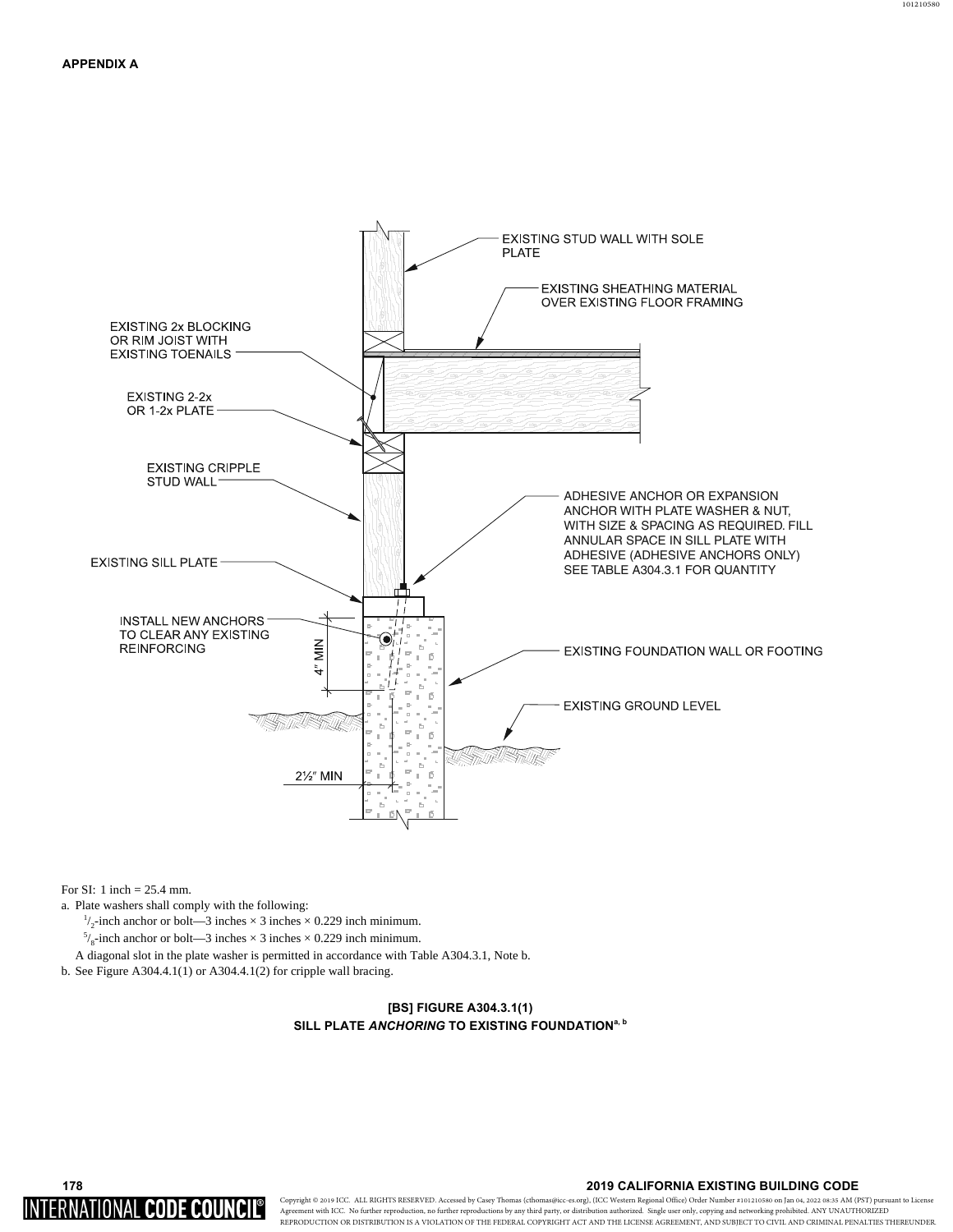

For SI: 1 inch = 25.4 mm, 1 foot = 304.8 mm.

a. If shim space exceeds  $1\frac{1}{2}$  inches, alternative details will be required.

b. Where required, single piece shim shall be naturally durable wood or preservative-treated wood. If preservative-treated wood is used, it shall be isolated from the foundation system with a moisture barrier.

#### **[BS] FIGURE A304.3.1(2) ALTERNATIVE SILL PLATE ANCHORING IN EXISTING FOUNDATION-WITHOUT CRIPPLE WALLS AND FLOOR FRAMING NOT PARALLEL TO FOUNDATIONS<sup>a, b</sup>**

# **A 2019 CALIFORNIA EXISTING BUILDING CODE A 2019 CALIFORNIA EXISTING BUILDING CODE**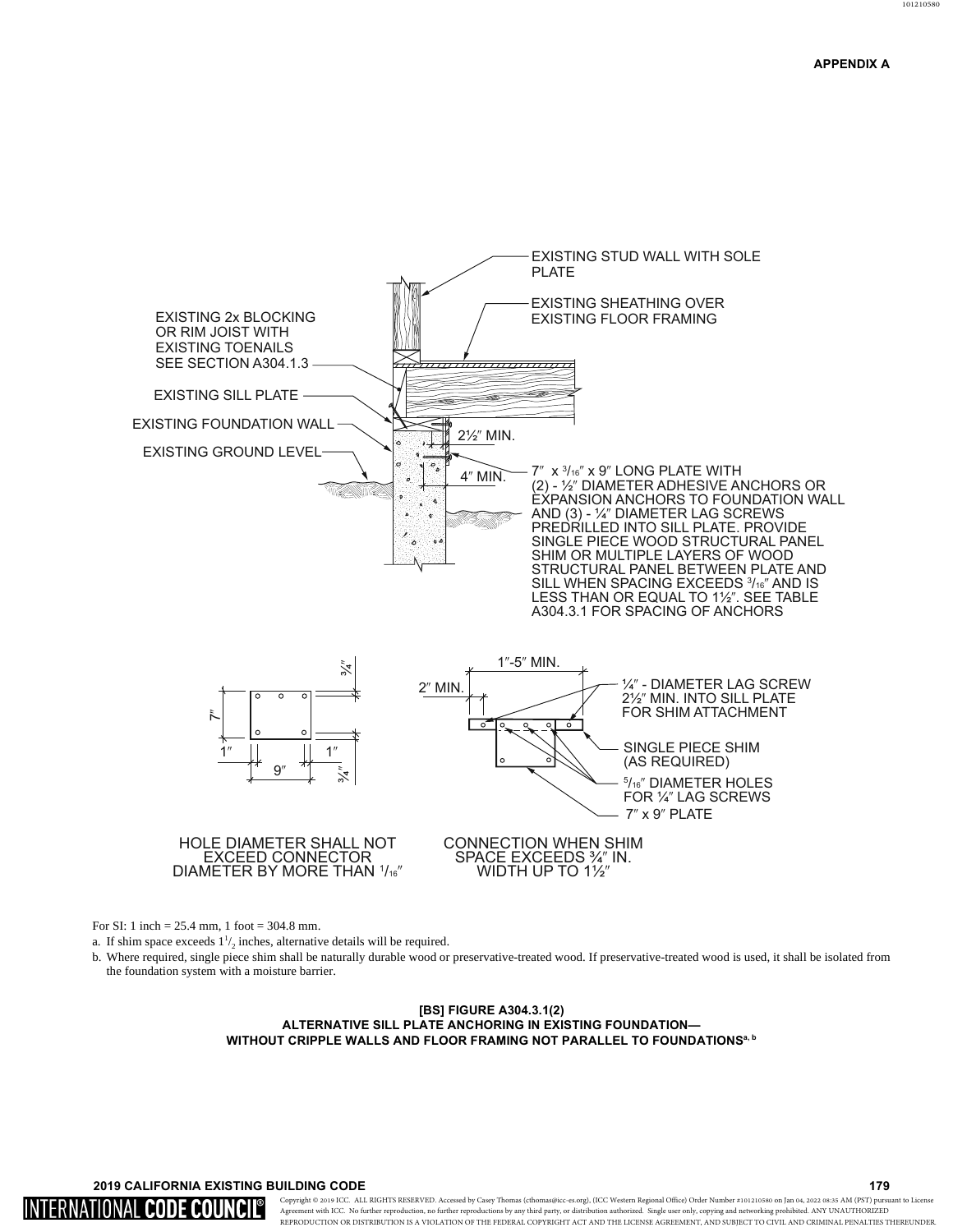



**[BS] FIGURE A304.3.1(4) SILL PLATE ANCHORING TO EXISTING FOUNDATION—ALTERNATIVE CONNECTION FOR BATTERED FOOTING** 

**2019 CALIFORNIA EXISTING BUILDING CODE** 

180 INTERNATIONAL CODE COUNCI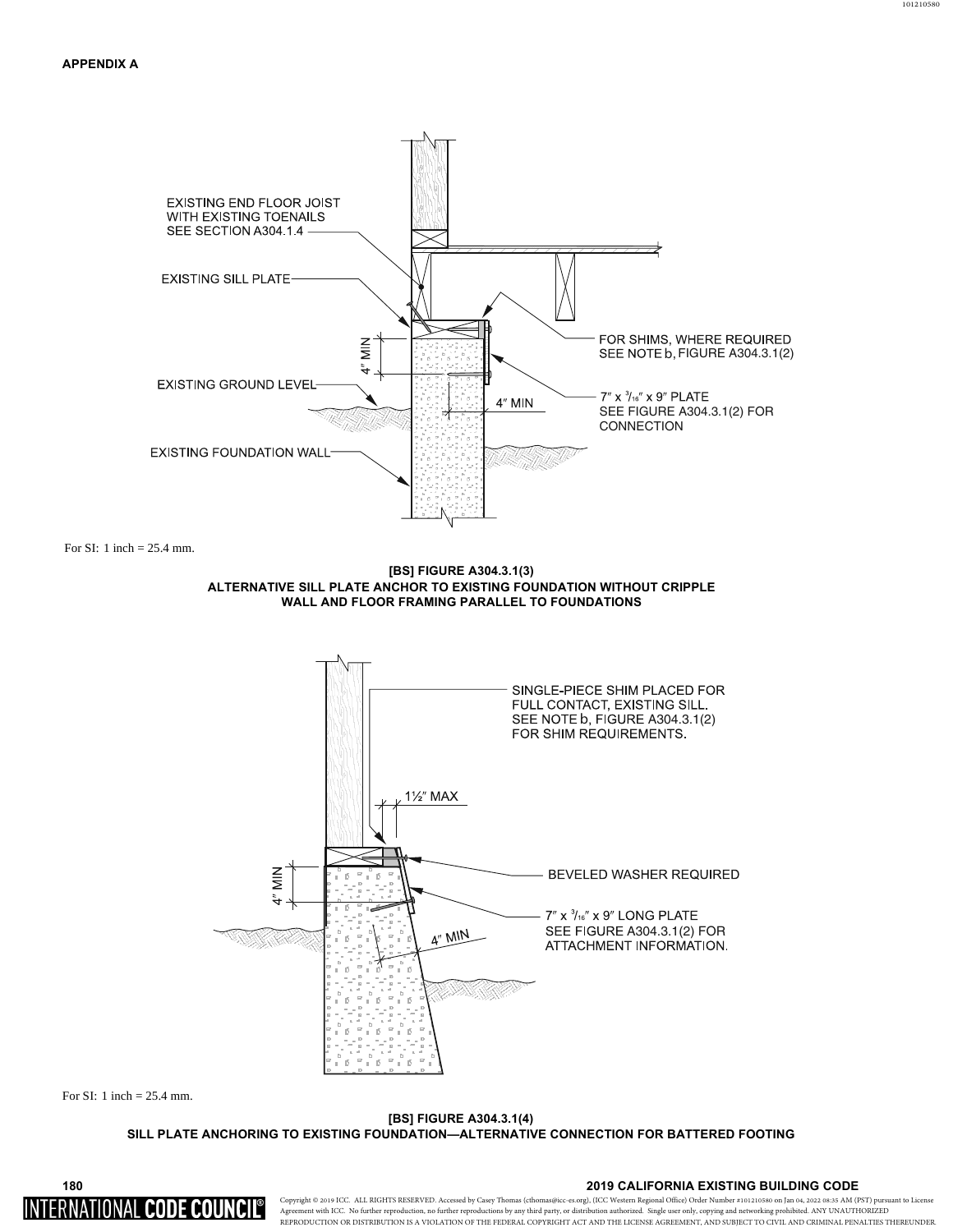# **APPENDIX A**



For SI: 1 inch = 25.4 mm. **NOTE: See Figure A304.3.1(1) for sill plate anchoring.** 

> **[BS] FIGURE A304.4.1(1) CRIPPLE WALL BRACING WITH NEW WOOD STRUCTURAL PANEL ON EXTERIOR FACE OF CRIPPLE STUDS**

**Assume that the CONSTRUCTER SET ASSESSED ASSESSED ASSESSED ASSESSED ASSESSED ASSESSED ASSESSED ASSESSED AND LOCAL LIBRARY OF A LIBRARY CODE** 

INTERNATIONAL CODE COUNCIL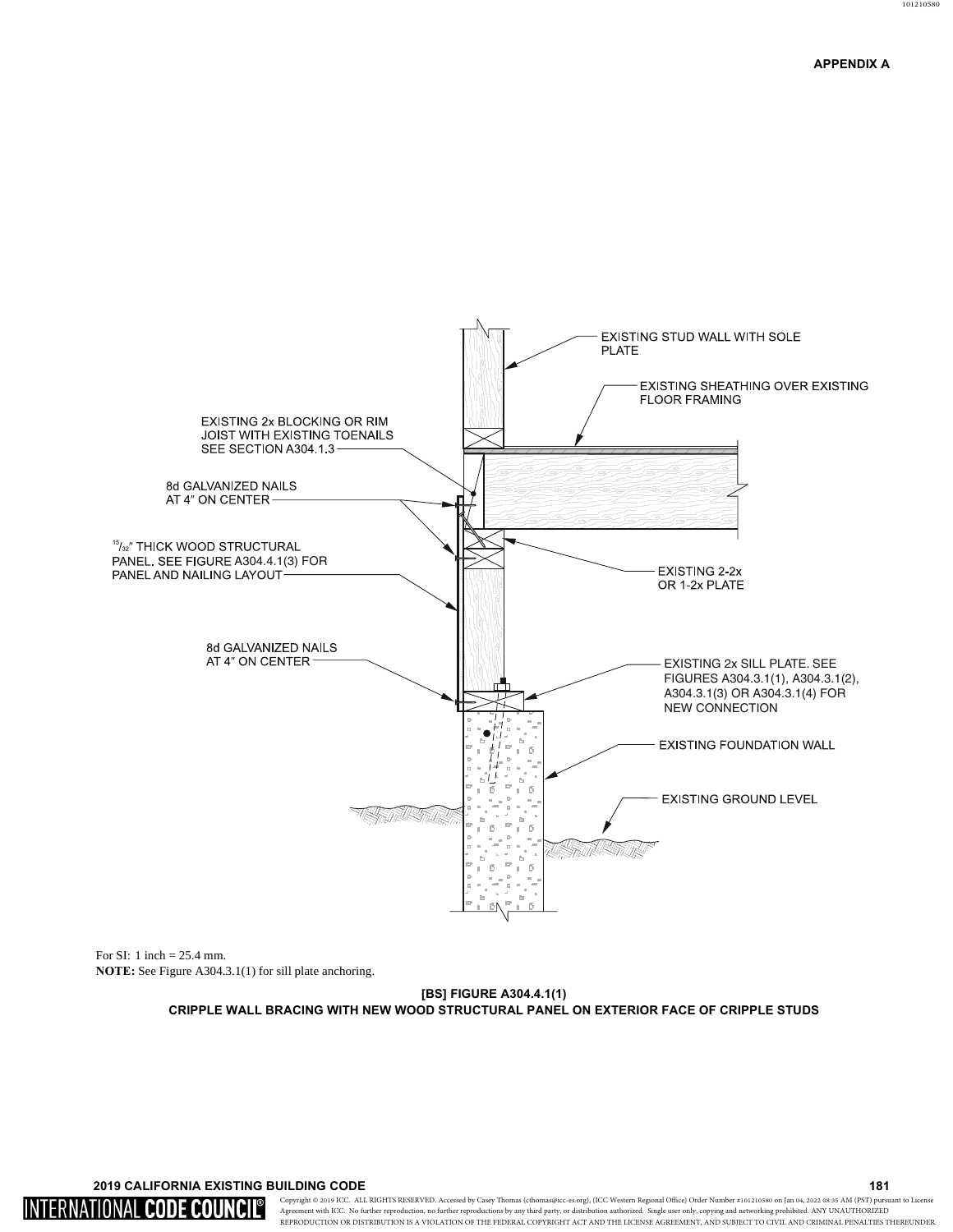

**[BS] FIGURE A304.4.1(2) CRIPPLE WALL BRACING WITH WOOD STRUCTURAL PANEL ON INTERIOR FACE OF CRIPPLE STUDS** 



**2019 CALIFORNIA EXISTING BUILDING CODE**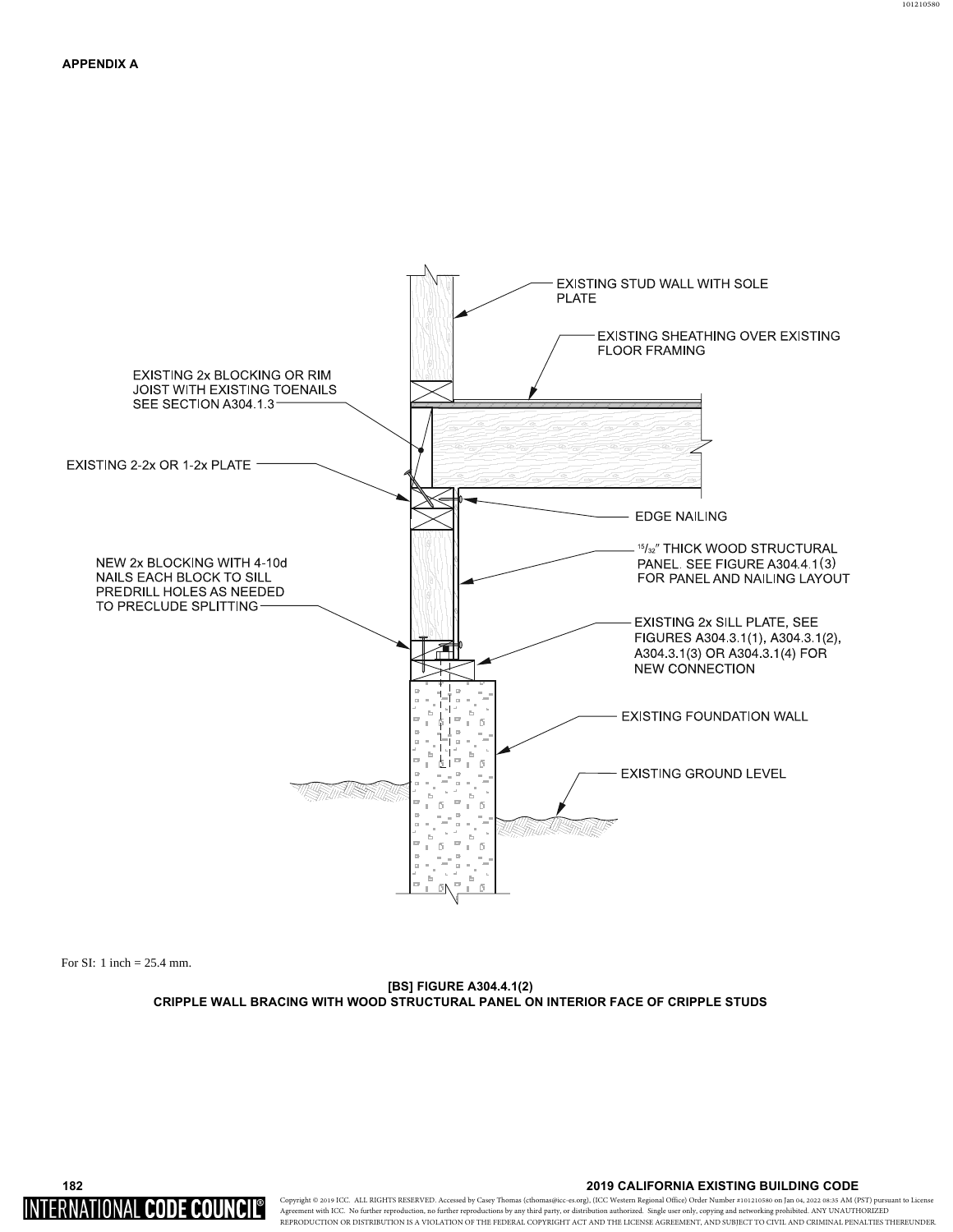

#### [BS] FIGURE A304.4.1(3) PARTIAL CRIPPLE STUD WALL ELEVATION

## 2019 CALIFORNIA EXISTING BUILDING CODE

INTERNATIONAL **CODE COUNC** 

Copyright @ 2019 ICC. ALL RIGHTS RESERVED. Accessed by Howard Cook (Howard@bayarearetrofit.com) Order Number #101210580 on Jan 04, 2022 08:35 AM (PST) pursuant to License Agreement with ICC. No further reproduction, no further reproductions by any third party, or distribution authorized. Single user only, copying and networking prohibited. ANY UNAUTHORIZED REPRODUCTION OR DISTRIBUTION IS A VIOLATION OF THE FEDERAL COPYRIGHT ACT AND THE LICENSE AGREEMENT, AND SUBJECT TO CIVIL AND CRIMINAL PENALTIES THEREUNDER.

183